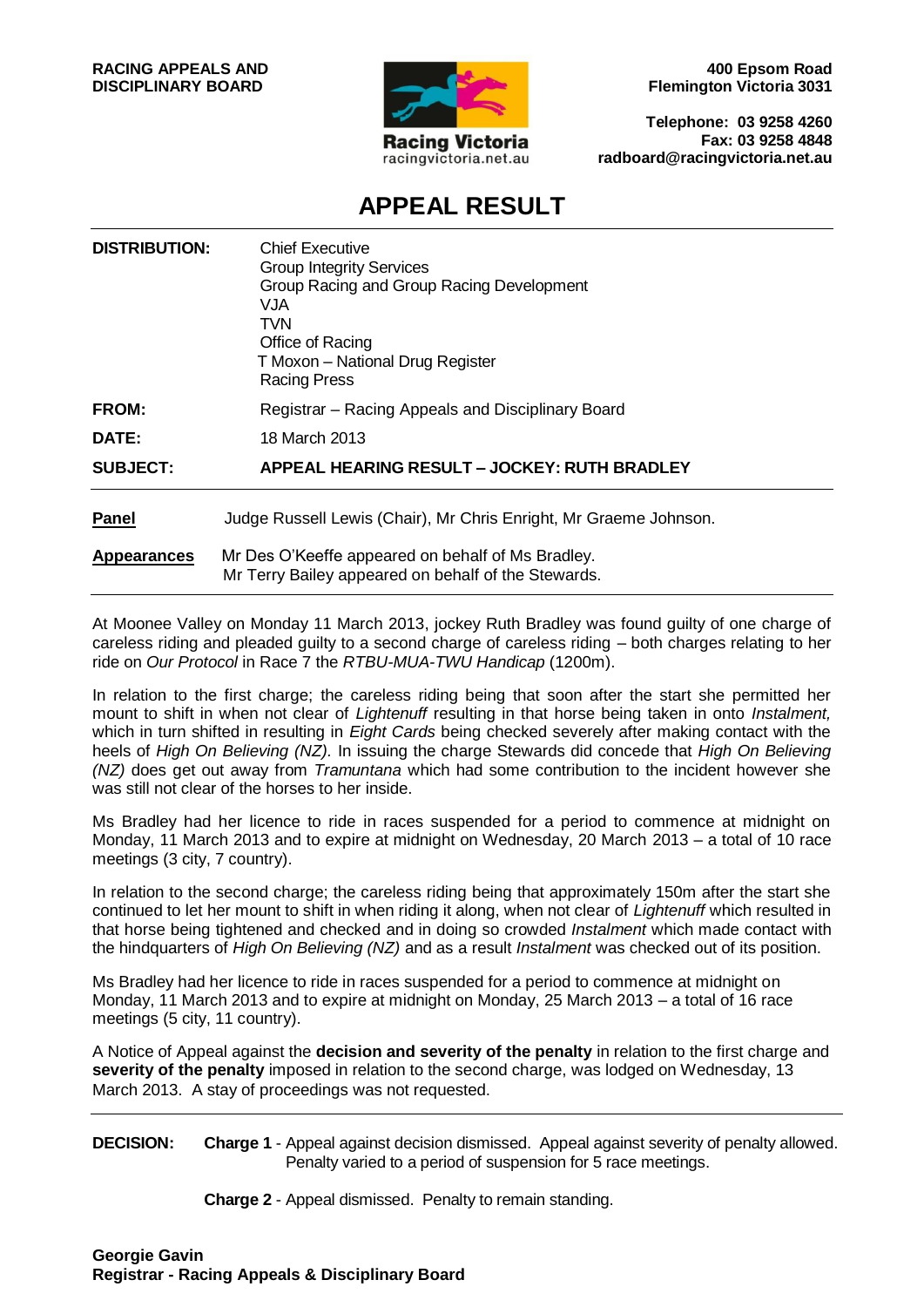# **TRANSCRIPT OF PROCEEDINGS**

## **RACING APPEALS AND DISCIPLINARY BOARD**

\_\_\_\_\_\_\_\_\_\_\_\_\_\_\_\_\_\_\_\_\_\_\_\_\_\_\_\_\_\_\_\_\_\_\_\_\_\_\_\_\_\_\_\_\_\_\_\_\_\_\_\_\_\_\_\_\_\_\_\_\_\_\_

**HIS HONOUR JUDGE R.P.L. LEWIS, Chairman MR C. ENRIGHT MR G. JOHNSON**

#### **EXTRACT OF PROCEEDINGS**

**DECISION**

## **IN THE MATTER OF THE RTBU-MUA-TWU HANDICAP OVER 1200 METRES AT MOONEE VALLEY ON 11/3/13**

**JOCKEY: RUTH BRADLEY**

## **MELBOURNE**

## **MONDAY, 18 MARCH 2013**

MR T. BAILEY appeared on behalf of the RVL Stewards

MR D. O'KEEFFE appeared on behalf of the Appellant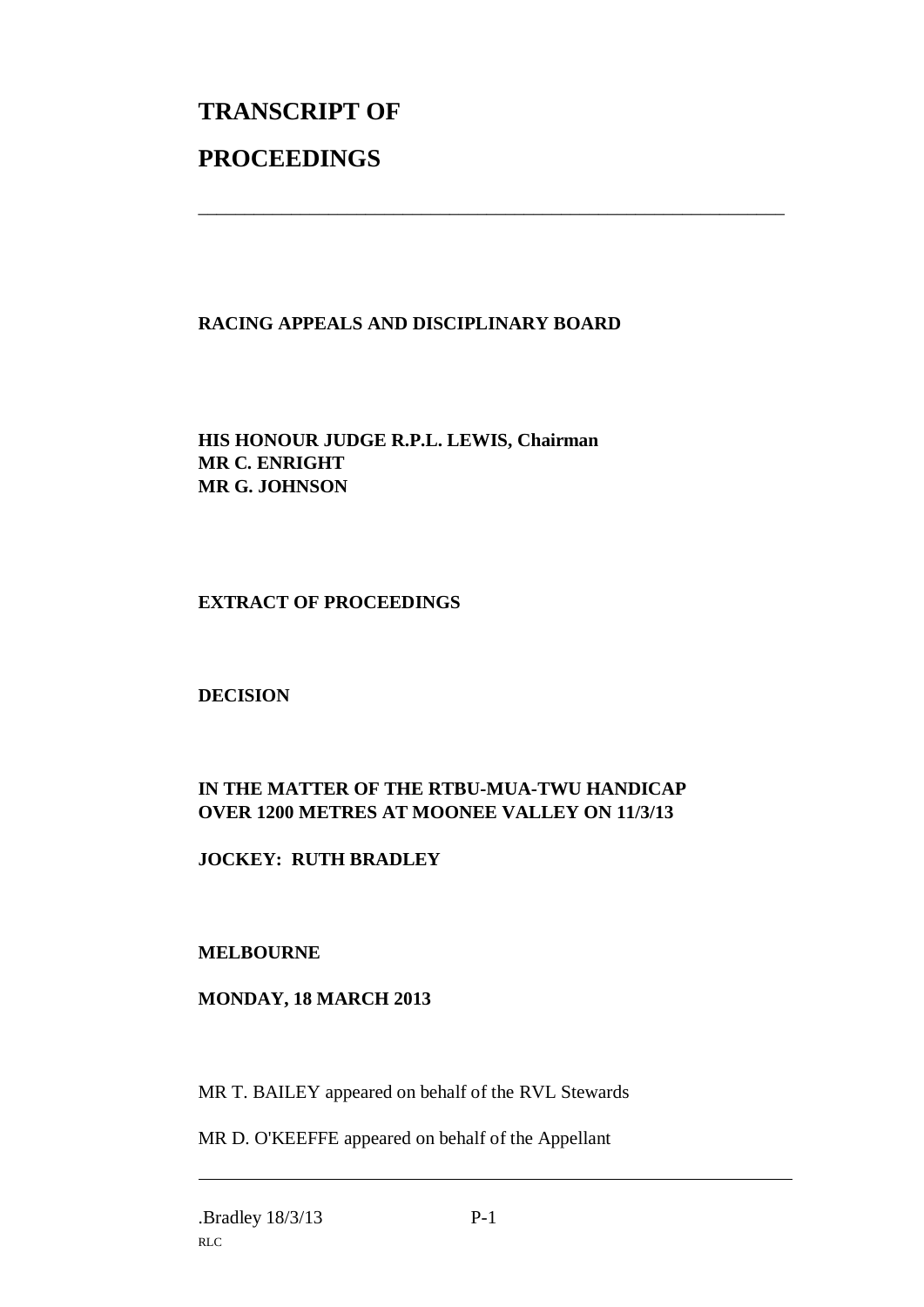CHAIRMAN: In this appeal, the Board is satisfied that there was contribution from Michael Rodd's mount, in that it bumped the Appellant's mount and caused it to become unbalanced. The Board is also satisfied that the horses immediately on the inside of the Appellant's mount were in restricted room due to Knobel's mount jumping outwards shortly after the start. There are, therefore, obviously contributing factors towards this whole incident.

Nevertheless, the Board reminds itself that this was a 1200-metre race where the obligation on the riders, albeit shortly after the start, is to ensure that there is no crowding to either the inside or the outside. It was obvious that the Appellant's desire and intention was to lead, as indeed proved to be the case.

The Board therefore comes to the view that the obligation, notwithstanding the contribution of the other horses, is still on the Appellant to ensure that her mount does not shift in, albeit for even a few strides before it is corrected.

Therefore, the Board is satisfied that there was carelessness on the part of the Appellant, but that in all the circumstances, the degree of carelessness was in the lower registers of the low range. Unless Mr O'Keeffe wishes to make submissions on penalty in relation to that matter, the Board is of the view that the appropriate penalty would be five meetings.

#### **DISCUSSION**